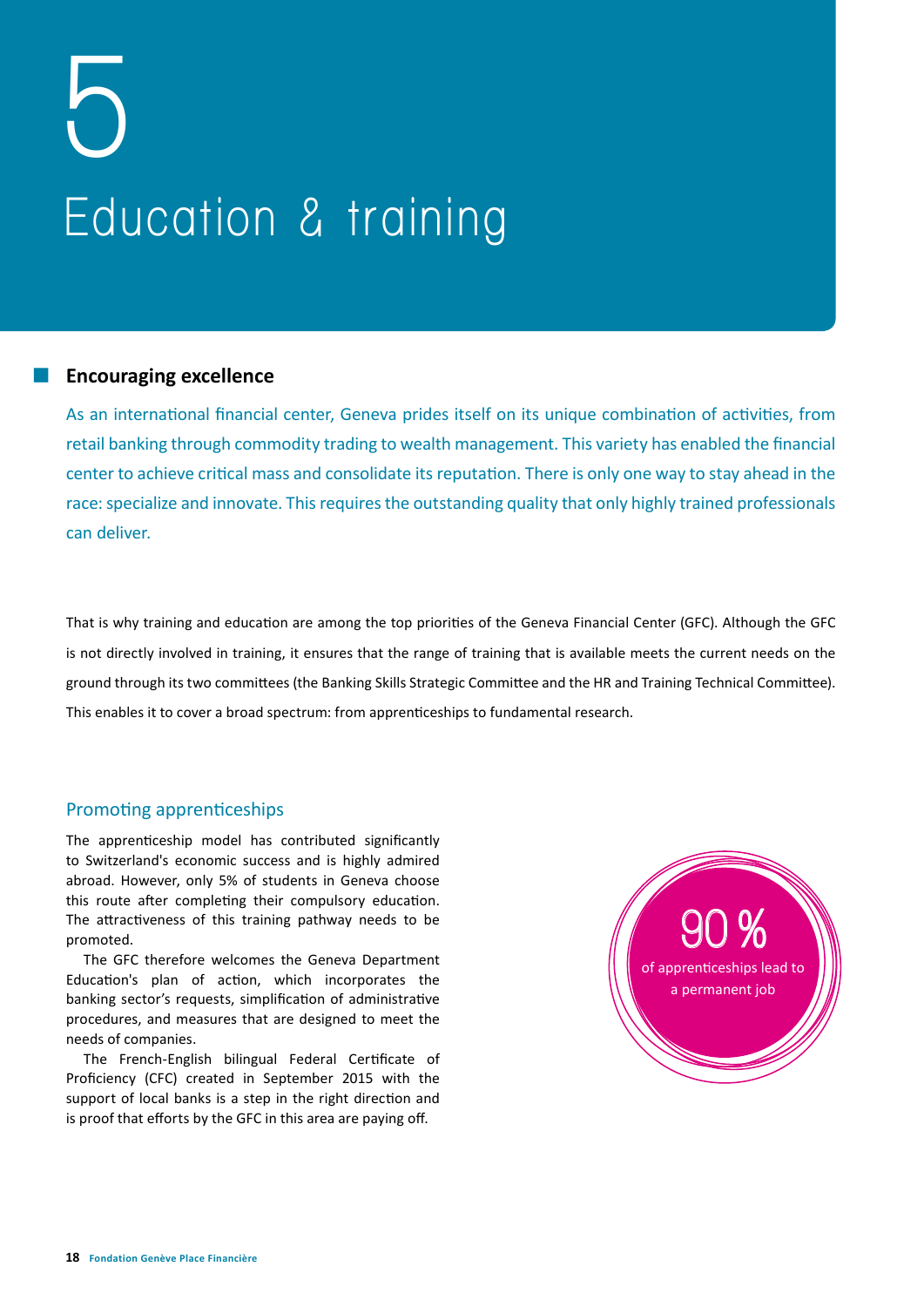

#### **University education: strengthening public-private partnerships**

The University of Geneva has established an excellent reputation and does well in the academic league tables compiled by Shanghai Jia Tong University.

The new Chancellor, Yves Flückiger, declared on taking office that he intended to work more closely with the private sector in an effort to make the University even more dynamic. The GFC welcomes this initiative and notes that in certain areas the financial center and the University have been collaborating for many years.

The Center for Banking and Financial Law and the Geneva Financial Research Institute (GFRI) are notable examples.

More recently, the creation of the Swiss Institute of Commodity Research in Geneva reflects a newfound awareness of the importance of commodity trading for the Lake Geneva region.

## **Support for the Geneva Finance Research Institute (GFRI)**

The GFRI conducts multidisciplinary research that aims to foster synergies between the Geneva School of Economic Management (GSEM) and the faculties of law, psychology and education.

Every year, the GFC awards the Geneva Financial Center Prize to the graduate of the Master's in Finance program who achieves the highest final grade. It also sponsors the Finance Seminar Series throughout the academic year. In 2015, the prize was won by Maxime Auberson with his thesis on "Inverse covariance matrix regularization for minimum variance portfolio".

#### **Participation in the Board of the Institute for Studies in Finance and Banking (ISFB)**

For over 30 years, the ISFB has played a central role in developing the essential skills that enable the Geneva financial center to remain competitive.

The Geneva Financial Center is an active contributor to the ISFB, due to the participation of Michel Juvet as chairman and Blaise Goetschin as vice-chairman. Edouard Cuendet, Director of the GFC, is also a member of the board of this Institute.

#### **Continuing education: an entrepreneurial responsibility**

Recruiting the most talented professionals is not enough to ensure the success of a bank or a financial institution. Excellence is a quality that is developed over the course of an entire career.

Continuing education enables banking professionals to keep their skills and knowledge up to date.

Training can take a wide variety of forms: formal instruction in specialized institutes, in-house courses, lectures and e-learning.

However, a clear trend is emerging: companies want short courses, often tailored to their requirements, delivered by trainers with practical experience in the industry and with an emphasis on new technologies and current and future regulations.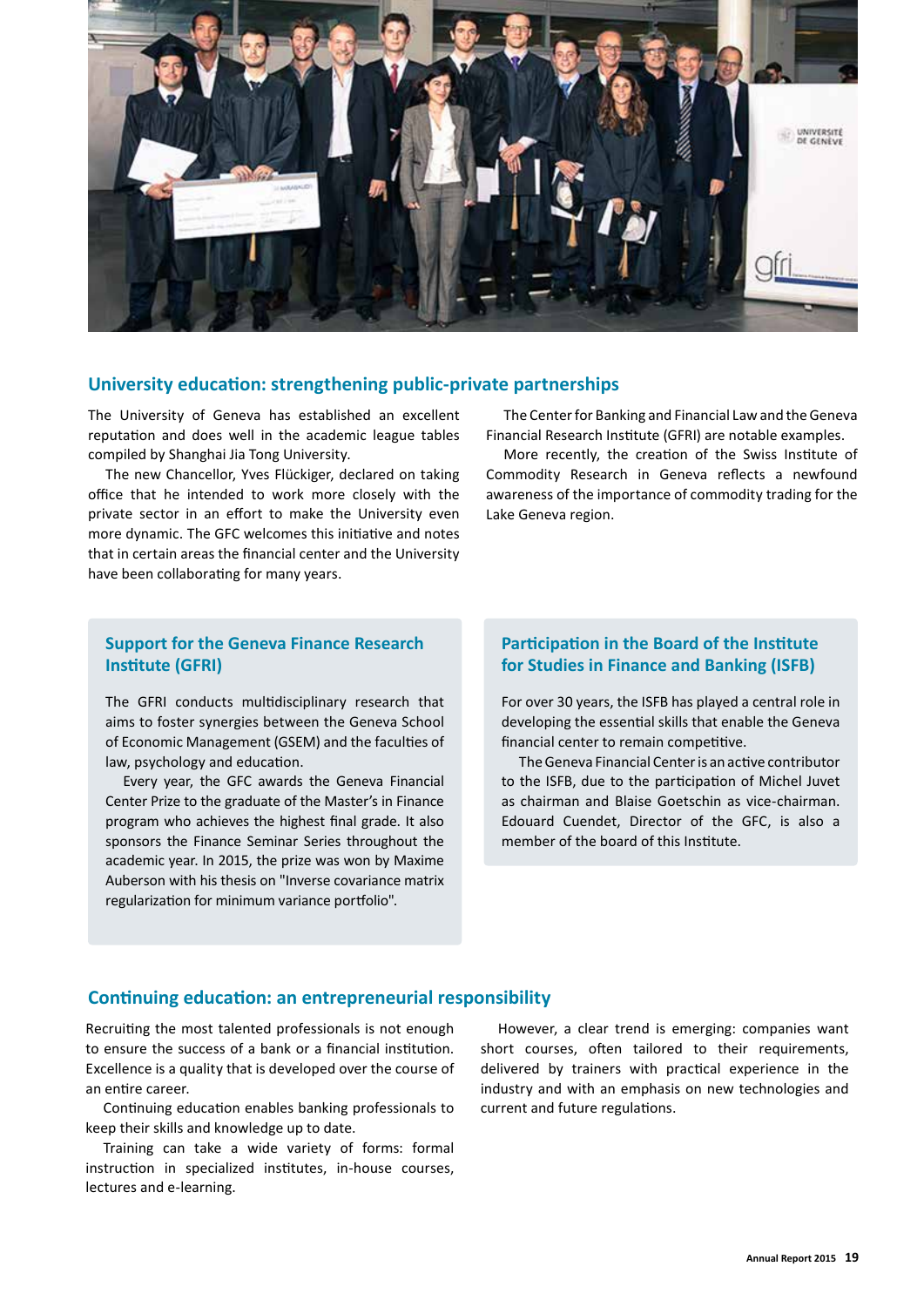## **Choosing a career**

The main objective of the GFC is to serve as an information clearing house for education and training in banking and finance, especially via its website.

As a result, the Center develops materials for use by HR and training managers, for bank employees wishing to undertake further training, and for anyone interested in pursuing a career in banking. It also participates in various events to present careers and banking apprenticeships.

## **Training Fact Sheets**



# **Skills guidelines**

The Geneva Financial Center is the only organization in Geneva to issue skills guidelines for banking professions, developed in collaboration with experts from banks in Geneva.

The members of the GFC's Human Resources and Training Technical Committee are a go-between for banks in the Geneva area.

The GFC publishes skills guidelines for the following professions:

- Management assistant
- Compliance officer
- Commercial client advisor
- Central register
- Financial planner
- Operations
- Portfolio manager
- Product manager
- Relationship manager in trade finance
- Relationship manager
- Risk management officer
- Documentary credit specialist
- Fund selection specialist
- Transactions and collateral officer in trade finance

The financial sector offers a wide variety of interesting career opportunities. However, it is not always easy for people to determine the educational pathway that matches their aspirations and career objectives.

The fact sheets published by the GFC give a better idea of the opportunities that are available in the following areas:

- Economics and finance
- Management
- Banking operations
- Compliance, legal, taxation and accounting
- International commodity trading

These fact sheets list the three training pathways that lead to a certificate or degree: full-time higher education, vocational training and continuing education.

**20 Fondation Genève Place Financière**